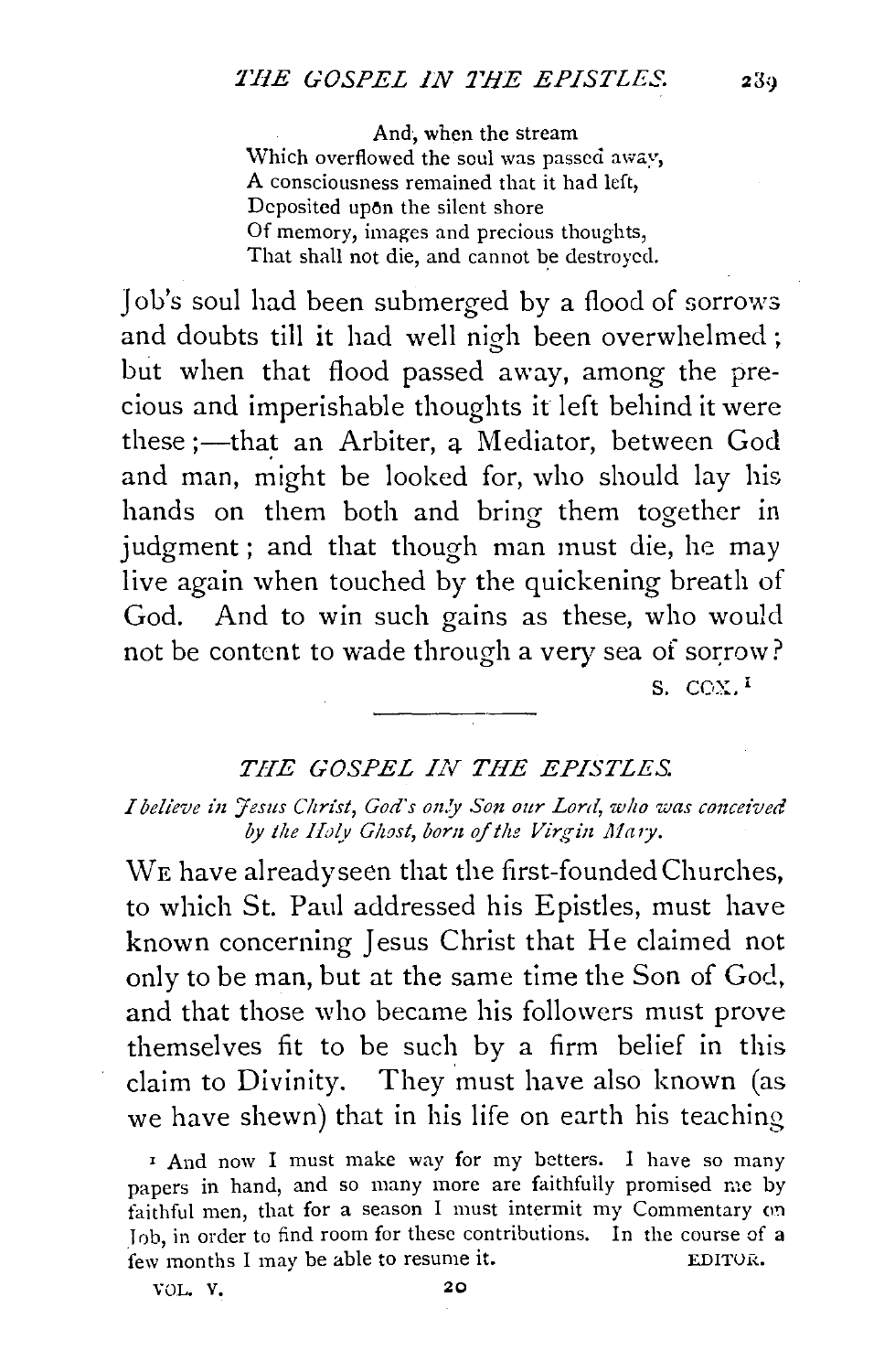was addressed first of all to his own nation, the Jews, and that before his ascension the mission of his Apostles had been extended to' the Gentiles. But we can gather from the Epistles that a knowledge far larger than this of the human life of Jesus and its surroundiugs had been communicated to them. For had it not been so, how could the Corinthians have comprehended the words which the Apostle addressed to them (2 Cor. viii. 9), "Our Lord Jesus Christ, though he was rieh, yet for your sakes he became poor, that ye through his poverty might be rich"? The words occur in an exhortation to selfdenying liberality that thus the Corinthian Church might help the poor Christians at Jerusalem. And hence it is plain that the poverty in the text refers not to the emptying Himself of his Godhead in becoming man, but to real temporal necessity. The argument of the Apostle is of this nature. Ye abound in faith and other virtues: see that ye abound in kind deeds and charity, and thus prove the sincerity of your love. These words could only be fully significant to men who had heard the account of Christ's lowly life on earth. Yet St. Paul speaks to the Corinthians as if they were such men, as if they were fully instructed in all this history. " *Ye know,"* he says, "the grace of our Lord Jesus Christ." Ere he could thus speak to them they must have been taught concerning the lowly condition of Joseph and Mary, must have heard of that humble birthplace in the stable at Bethlehem, of the youth spent amidst hardships and poverty, perhaps even of the family friends who, at a marriage-feast, where every effort would be made that there should be no lack, had not wine enough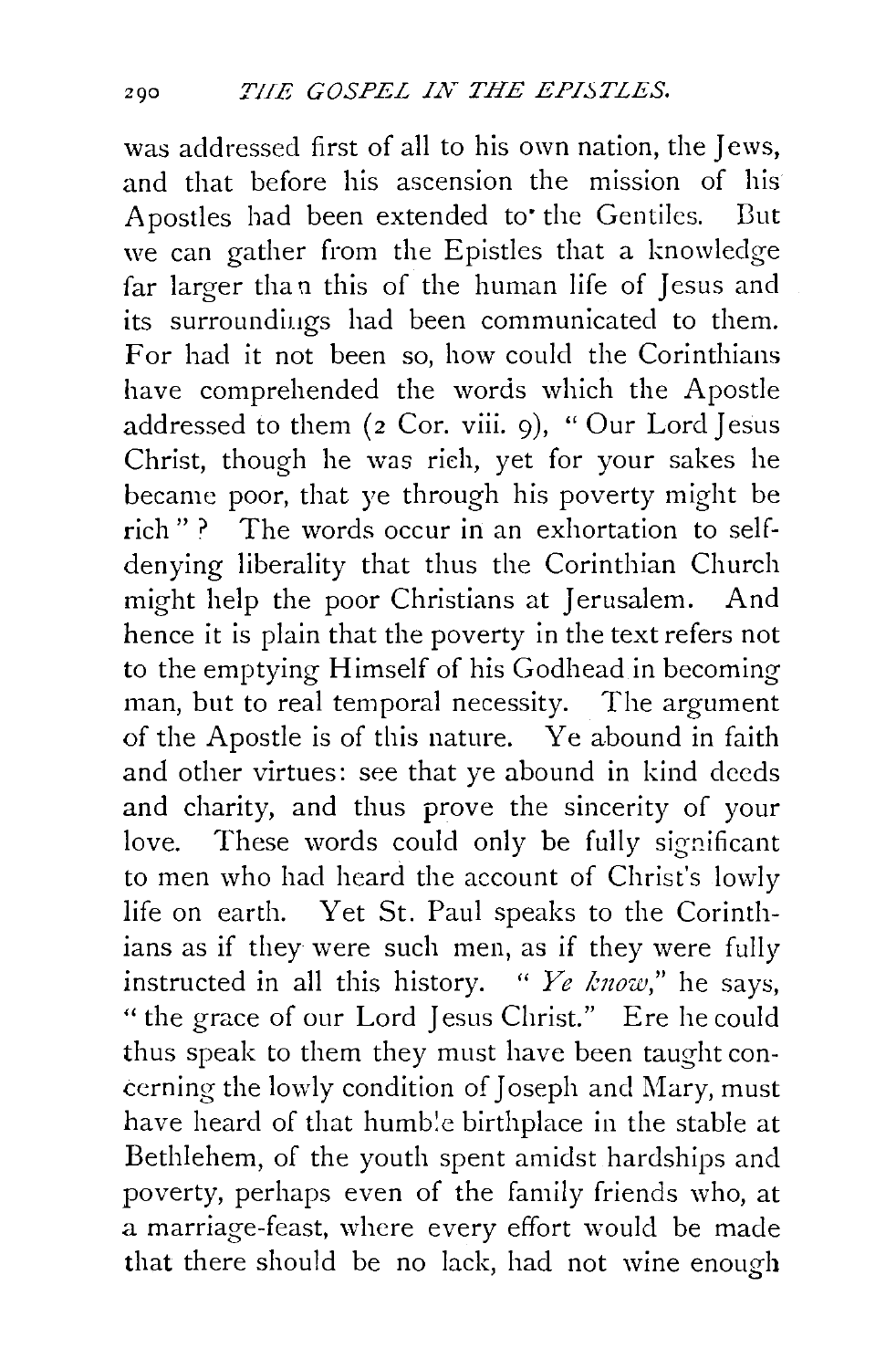for the assembled guests; and certainly how the Lord had said of Himself at a later time, "Foxes have holes and the birds of the air have nests, but the Son of man hath not where to lay his head." And with this poverty they must have known that Christ had other sufferings to bear. For hear how the Apostle speaks to the Corinthians  $(2 \text{ Cor. i. } 3-5)$ , "' Blessed be God ... who comforteth us in all our tribulations, . . . for as *the sufferings of Christ abound* in us, so our consolation also aboundeth by Christ." And afterwards in the same Epistle (Chap. xi.  $23-27$ ) he draws a picture of these abundant sufferings, which he calls here the sufferings of Christ. In our own times we all feel that everything a Christian endures while struggling with the world, and all that he bears for righteousness' sake, may be thus called sufferings of Christ, because they are borne for his sake. But to the Corinthians the real similarity of physical suffering was suggested we cannot doubt, and St. Paul actually makes mention of his bodily sufferings soon .afterwards in *Verse* 8 of the same Chapter, as if to leave no doubt of his true meaning. And in his description of these sufferings which abound in him he tells his converts of stripes, of stoning, of frequent journeyings, of perils in the city and in the wilderness, of weariness and painfulness, of watchings, of hunger and thirst, and perils among false brethren, to which he had been subjected. Can we believe that the one passage was not read by these disciples in the light of the other? must they not have understood the abundance of *the sufferings of Christ* in the life of St. Paul because they knew that Jesus while on earth had suffered in like manner? They had been taught how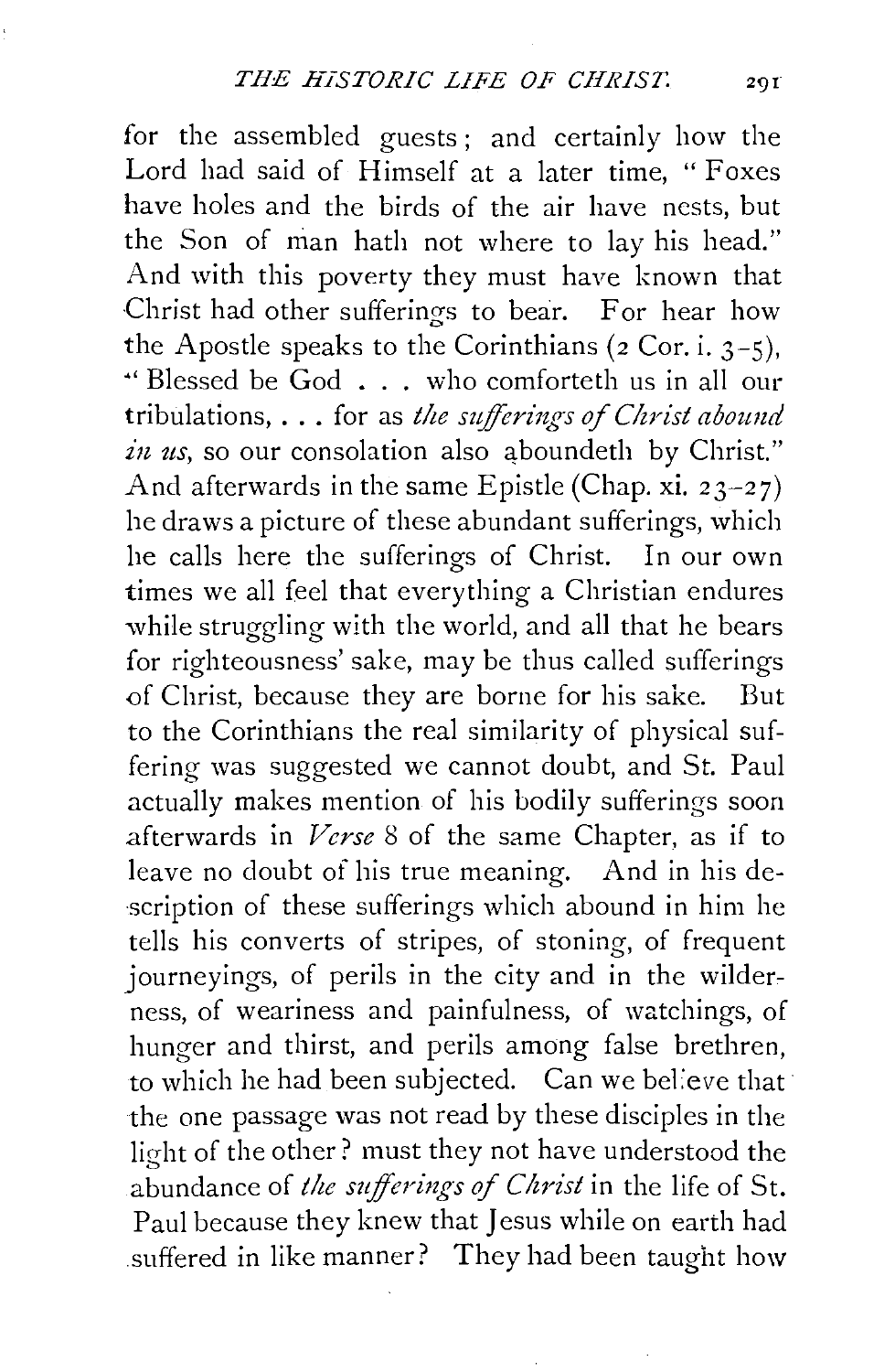Pilate had delivered Jesus to be scourged, how men had threatened Jesus for his teaching, and how He hardly escaped being hurled from the brow of the hill on which one of the Jewish cities was built; how it was only by flight that He escaped the blows of stones which already the angry hands had grasped and were ready to throw; how He had felt impelled constantly to be labouring, because the cities of Israel would otherwise not hear the voice of his word ; how He was constrained to be working day and night the work of Him that sent Him, for to do this was his meat; how He liad suffered in the wilderness perils from wild beasts as well as devils ; how He durst walk no more in Jewry, because the Jews sought to kill Him ; and how at last it was one of his own chosen disciples who gave Him up into the hands of the ·enemy. They must have listened to the story of the long night watches which the Lord kept on the mountain-tops of Syria; and how, worst grief of all, the works of power which He wrought to testify that He was in truth the Son of God were evil spoken of and attributed to Beelzebub.

But they must likewise have been told of the spirit in which all this sorrow and opposition of evil men had been borne. It must have been well known to. them that, amid all the temptations and malevolent. questionings, though Jesus had given the most cogent, yet He had always given the most gentle, answers to his opponents; and that even in his last: trial his strongest word was a simple "Thou sayest:" while most frequently, even against the provocation of false witnesses, He did not open his mouth. For had such acts as these not been known to them, how·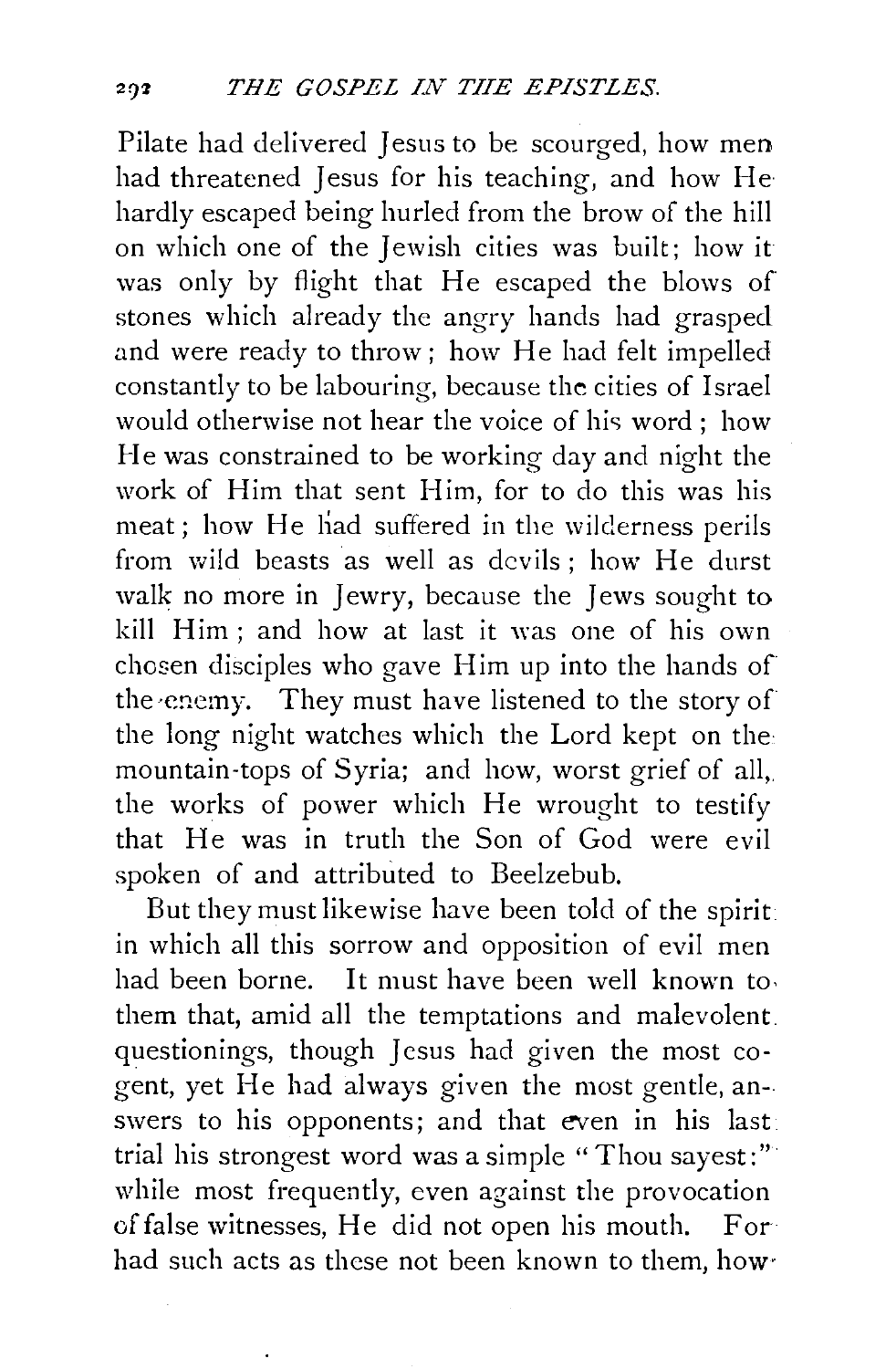could the Apostle have written (2 Cor. x. 1), "I, Paul, beseech you by the meekness and gentleness of *Christ*"? Nay, may we not feel almost sure that they had been told of his benediction on this character of meekness in the Sermon on the Mount, and of his own gracious testimony concerning Himself, as it was afterwards recorded by the First Evangelist (Matt. x. 28, 29), "Come unto me all ye that labour and are heavy laden, and I will give you rest. Take my yoke upon you and learn of me, for I am *meek*  and lowly in heart, and ye shall find rest for your souls"? It is precisely in the spirit of this language of the Evangelist that the Apostle, after having made the meekness of Christ the ground of his entreaty, proceeds (2 Cor. X. s) to speak of "casting down imaginations and every high thing that exalteth itself against the knowledge of God, and *bringing- every thought into captivity to the obedience of Christ."* Could there be any more practical expansion of the Lord's precept, " Learn of me," and could any appreciate such exhortations but those who had learnt, from the setting forth of the gospel in the facts of Christ's life, how truly He had shewn Himself meek and lowly unto all ?

There is another feature of the life of Christ which pervades and gives tone to the Gospel history. This is the manner in which He completely surrendered Himself in his earthly life to do the will of his Father. At twelve years old He asked, in answer to the inquiry of his mother, "Wist ye not that I must be about my Father's business" (Luke ii.  $49$ ). To Salome, when she petitioned for a post of honour in his kingdom for her two sons, He ex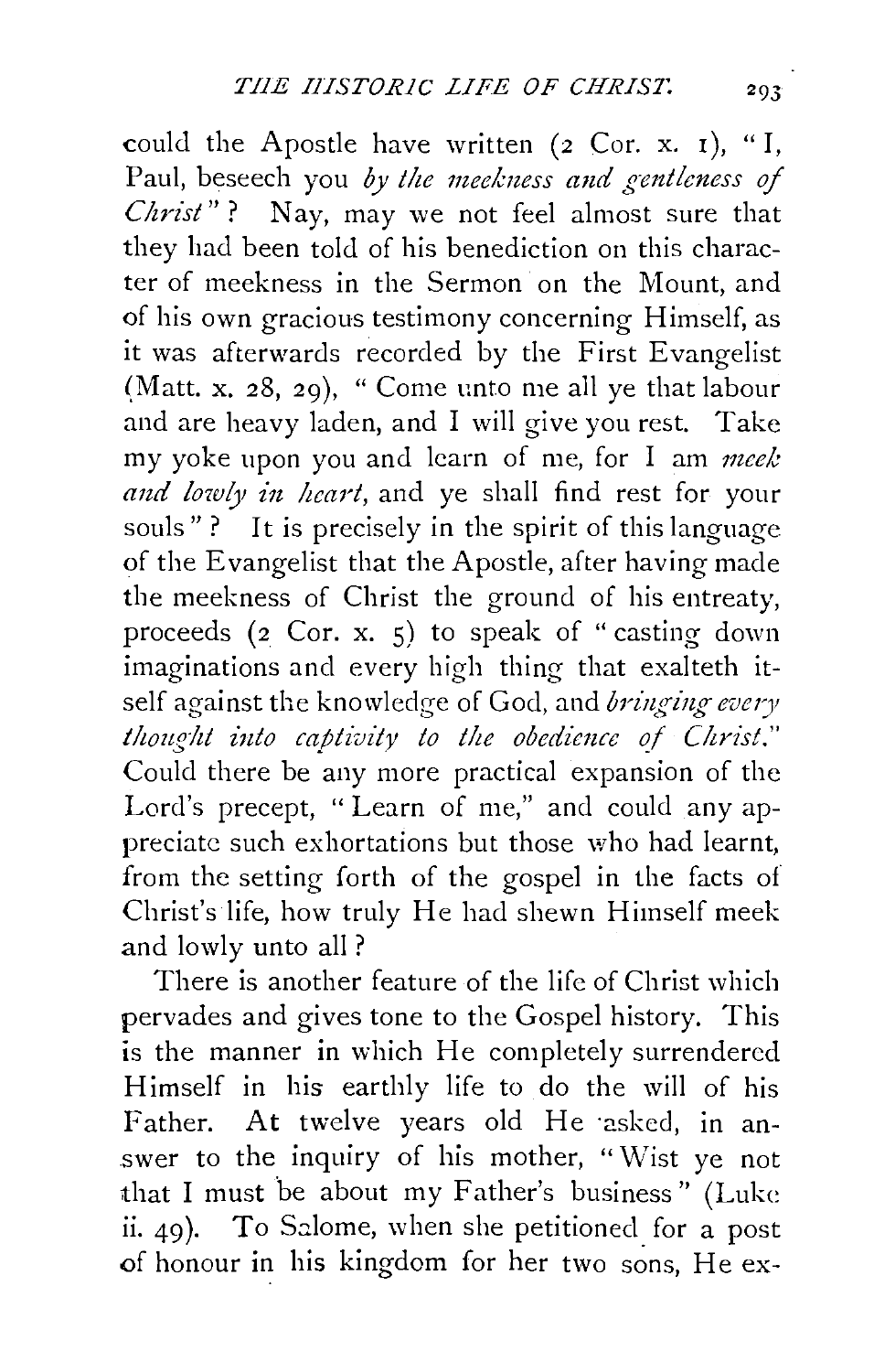plained that gifts like this could not be bestowed by Him, even though the beloved disciple were one of those for whom the request was made, but were to be given to those for whom they were prepared of the Father (Matt. xx. 23). The whole Gospel of St. John is full of the tone contained in that answer of Jesus to his disciples (John ix. 4), "I must work the works of him that sent me while it is day." And long before the crowning act of submission which was contained in the concluding words of the struggle on Gethsemane, " Nevertheless not my will but thine be done," Christ had begun "to teach his disciples that the Son of man must suffer many things" (Mark viii. 31), and "must be delivered into the hands of men, and they should kill him" (Mark ix. 31). But when St. Paul wrote to the Roman Church, they had heard from some one's lips the substance of this self-denying history. They knew to what events in Christ's life the Apostle was alluding when he said (Rom. xv. 3), "Even Christ pleased not himself." The words are few, but how entirely they bespeak, in those who were addressed as if they fully understood them, an acquaintance with the whole story of the "Son of man who came not to be ministered unto, but to minister, and to give his life a ransom for many," and breathe the spirit of that other sentence which St. John has recorded *(]* ohn v. 30), "I seek not mine own will, but the will of the Father which hath sent me." And yet they tell us of the conflict which the human nature of the Lord experienced, and make us certain that those for whom they were written knew as much as we know of the life which from beginning to end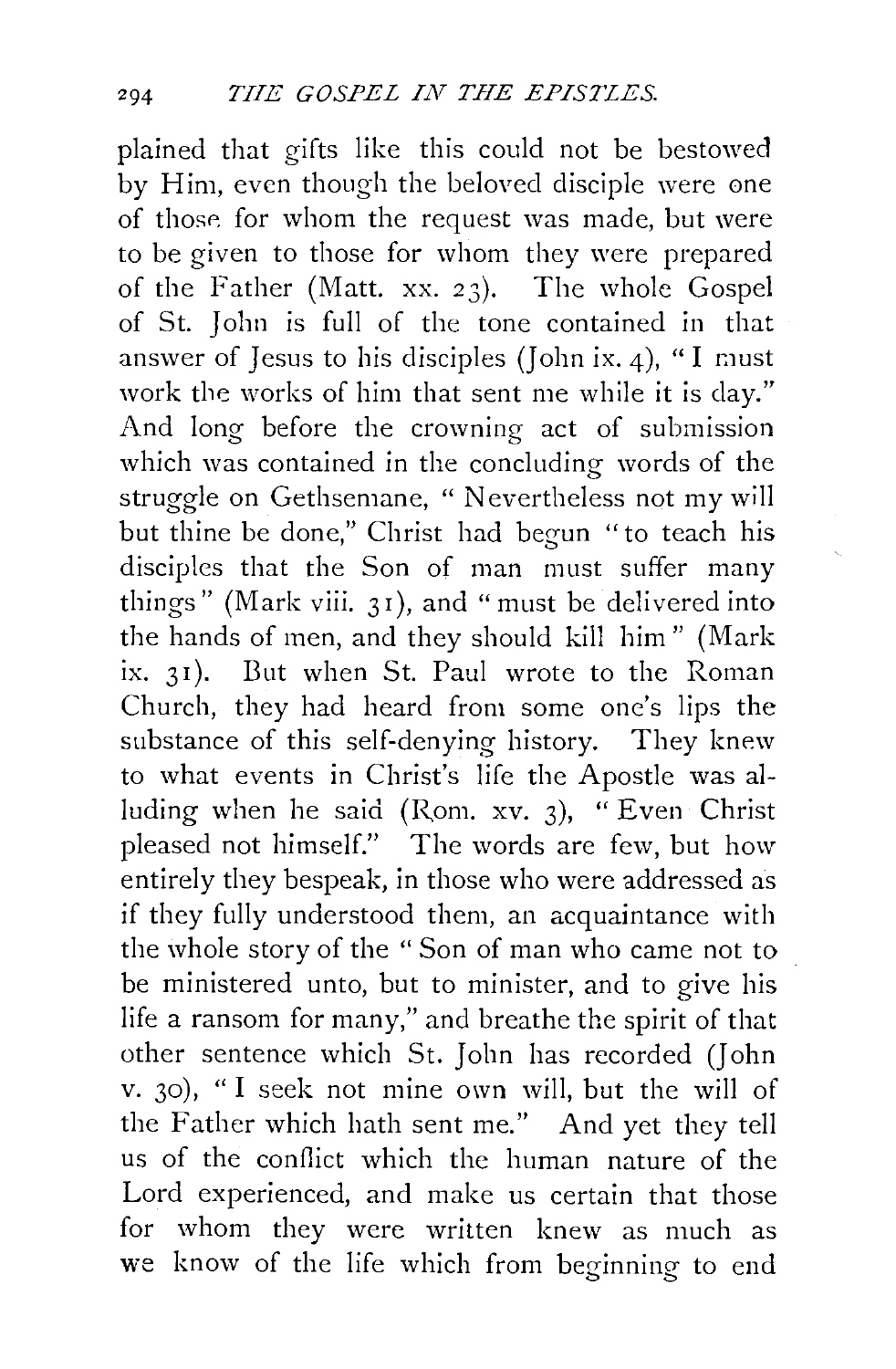had shewn no trace of self-pleasing. But St. Paul employs this mention of Christ's resignation in such wise as to shew us that his audience understood even more of the Gospel than this. When Christ had washed the feet of his disciples that work had been an acted lesson, which he enforced at the close with the words, "If I, your Lord and Master, have washed yonr feet, ye ought also to wash one another's feet." And a like use does the Apostle make of his allusion to the submission of Jesus. IIe points out to them that this life of resignation was intended to be a pattern to all who call themselves by Christ's name, for he continues, " Let every one of us please his neighbour for his good to edification." As we read these words we feel that all this part of the history of Christ's actions had been made clear to the Roman Christians, as the Gospels make it clear to us, that they knew they were no longer to live unto themselves, but to live for one another. Without such previous training the exhortation is too brief to have been effective, but when the history of Jesus has been heard every action of his life becomes an illustration of the brief text, " Even Christ pleased not himself."

But not only were these converts instructed with regard to the tone and spirit of the life of Jesus: we may glean from the Epistles that they knew a great deal concerning the personal circumstances of the Lord and of those among whom He lived. How much more, for instance, must the Corinthians have been told about the history of that vexed question, the brethren of the Lord, than is even explained to us in the Gospels, we can understand when we find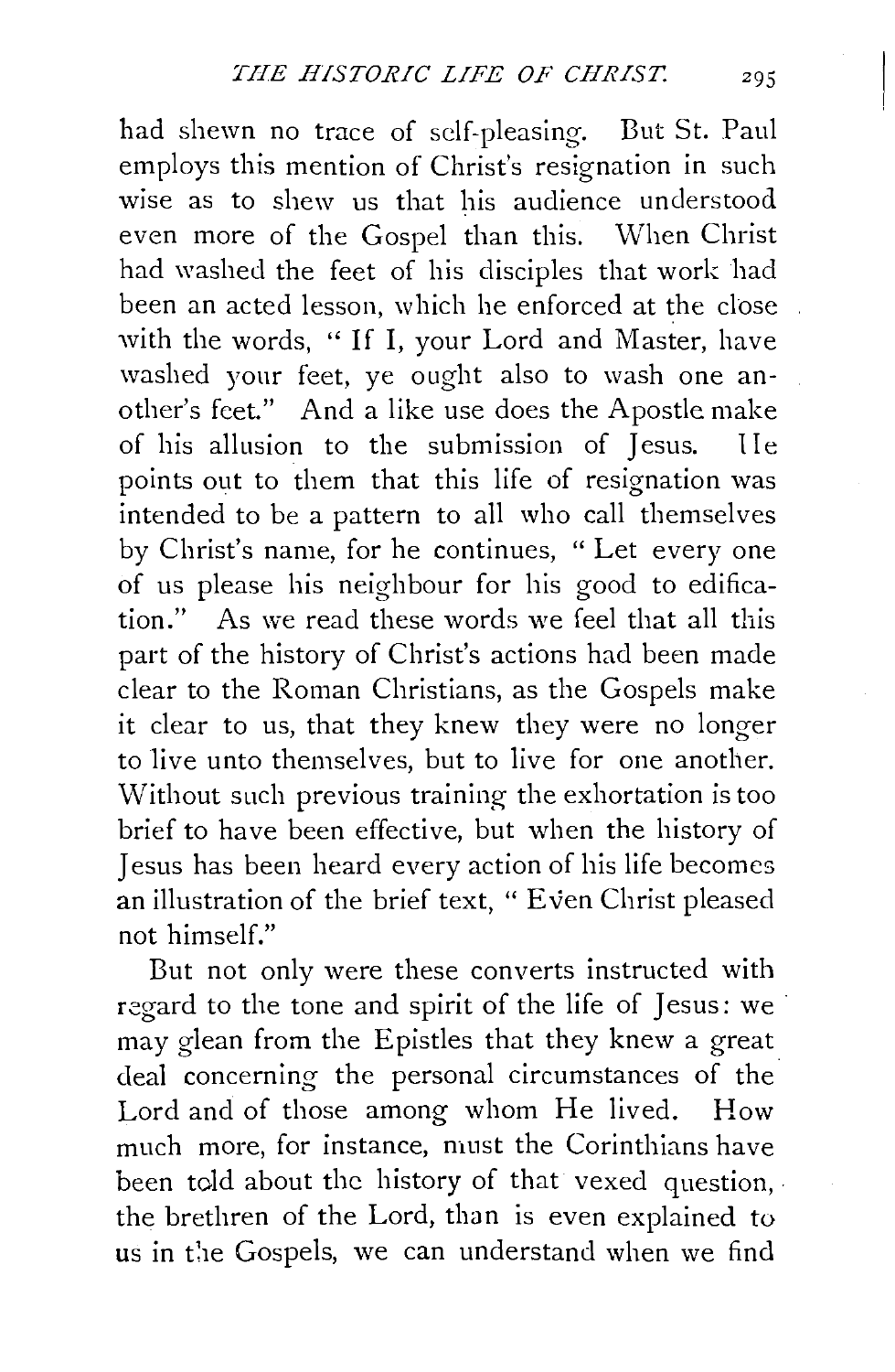St. Paul alluding to these very persons in the most passing way, to illustrate the lawfulness of preachers and even their families claiming a maintenance from those whom they instructed in things spiritual. " Have we not power," he says (I Cor. ix. 5), " to lead about a sister or wife (i. *e.,* as a companion in the work of our ministry), as the other apostles and as *the brethren oj the Lord?"* No other word is here said about them, we are not told whether it be to sisters or wives that the reference is made in the particular case of the Lord's brethren; but we can be sure at once that the whole of the circumstances connected with these persons, their families, their apostolic labours, and the greater privileges which they had ciaimed beyond what St. Paul asked for himself, were thoroughly comprehended by those to whom the Apostle addressed these words.

They evidently knew, too, more than we know of the family history of " the other apostles." We can only gather indirectly from the Gospel history that St. Peter was a married man, and of the rest of the band we know nothing in reference to this question. But it may well be that the Corinthians had seen and heard some of those who were "scattered abroad everywhere preaching the word;" yea, it seems almost certain from the tone in which St. Paul appeals to them that this was the case. And if it be so, they had learnt from the lips of the very actors in the events of Christ's life all the slight details for a recital of which the Evangelists have seen no need, and knew for themselves who of the apostles was aided in his work by the attention of a wife or sister. And if they knew these things how surely would they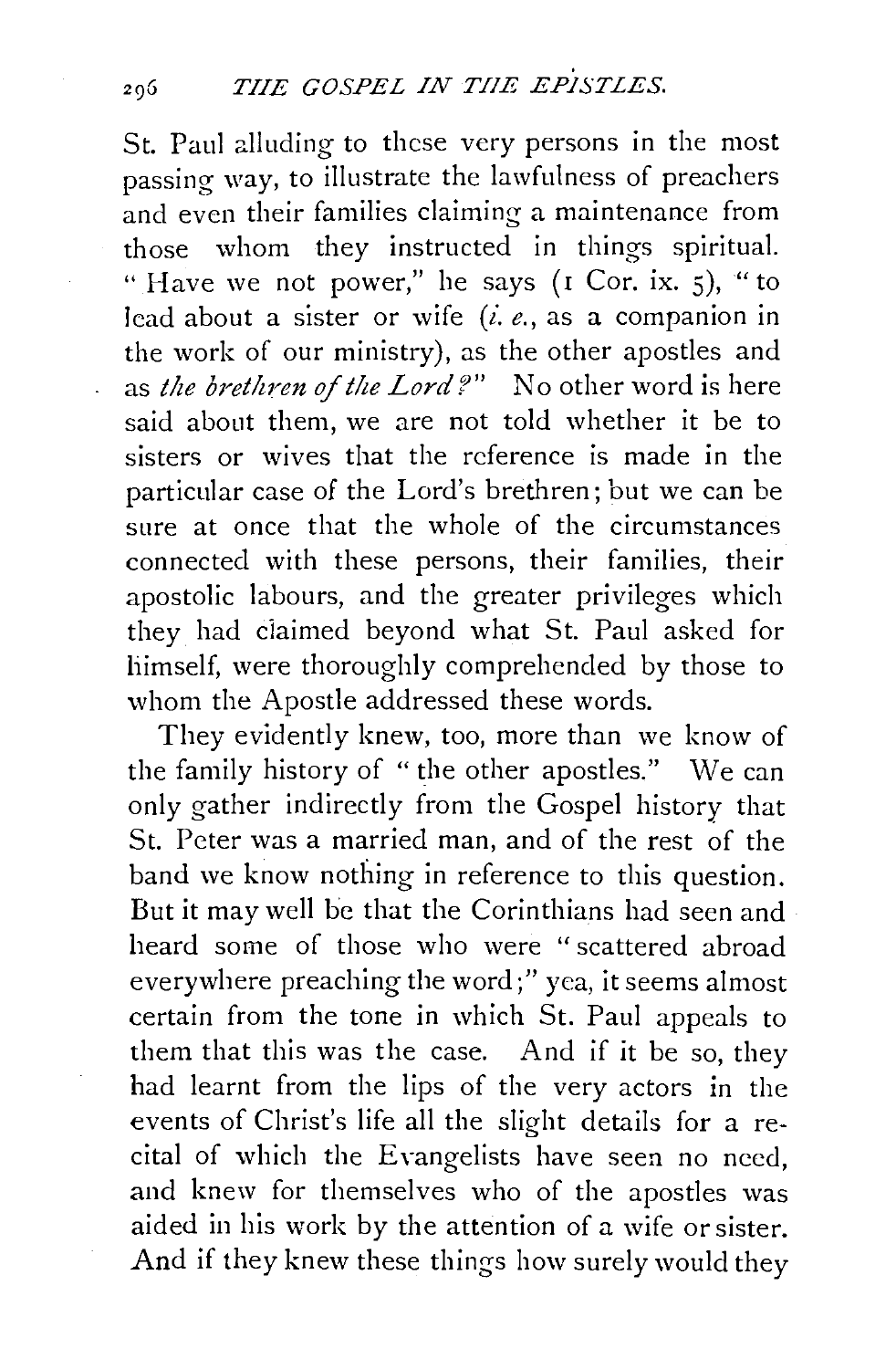have heard all the more important history of Him whose messengers these preachers were. In like manner, in the Epistle to the Galatians (Chap. i. 19), we find a brief but somewhat more precise allusion to the family of the Lord. St. Paul is speaking of his visit to Jerusalem three years after his conversion, a visit undertaken that he might see Peter, and in his narrative he says, "Other of the apostles saw I none, save *'James the Lord's brother."* We know from the accounts of the Evangelists written at a later date (Mark vi.3) that the names of these brethren of Jesus were "*James* and Joses and Judas and Simon;" but we see here that long before St. Mark had put this on record the Galatians knew of these men from the lips of St. Paul and others, and comprehended fully this part of the historic outline of the life of Christ. And it should be noted here that this whole passage from the Epistle to the Galatians, in which St. Paul's visit is described, and which was written before the Gospels, bears out exactly the historic details which we trace in every page of the writings of the Evangelists. There, with one and all, even with the beloved disciple, Peter is the prominent member of the apostolic band. He was leader in every act and in every conversation when Christ was alive, and who else would be likely to be the chief man among them, but he, when Christ was taken away ? St. Paul's mention of his visit made to see Peter, without containing one syllable directly concerning the pre-eminence which is assigned to that Apostle by all the historians, substantiates in the most forcible way the truth of what they have recorded, that Peter was the great leader among the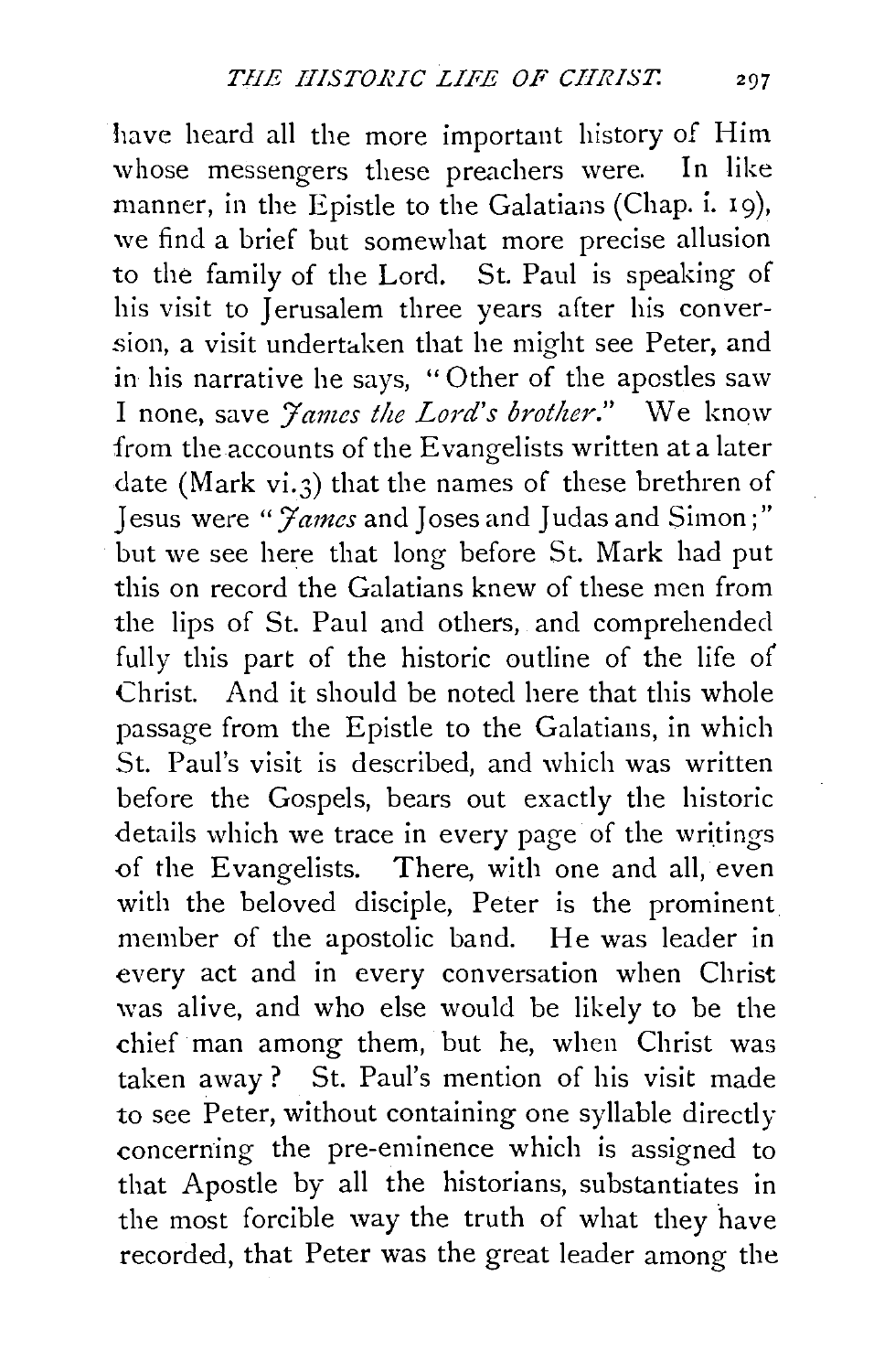Twelve. It was the ruling spirit with whom the newly called Apostle would most naturally desire to hold converse, and it was Peter whom Paul came to visit at Jerusalem. We see too that these infant Churches knew the same Apostle by that name which Christ had solemnly assigned to him when he was first chosen of the Lord. "Thou shalt be called Cephas," Jesus had said (John i. 42), and by this title he is spoken of over and over again  $($ I Cor. i. 12; iii. 22; ix.  $5$ ; xv.  $5$ ; Gal. ii. 9) in these letters of St. Paul. We can hardly think that they knew this other name of him who was so much more constantly called Peter, and that they had not been told of the circumstances of the early calling of the Galilean fisherman, and in what manner this new name had been conferred on the leader of the apostles.

But many more details concerning the apostles of Jesus may be gathered from our Epistles. Their number St. Paul records in the most natural manner, as though every circumstance connected with them was present to the minds of those to whom he was writing. Speaking of Christ's appearances after the resurrection, he says, "He was seen of Cephas, then of the *twelve."* He does not feel that he need say that these twelve were the persons whom Christ had especially selected as his companions. No, all that will be fully understood; it has all been repeated by oral teaching over and over again, and it is as well known to the Corinthian Church as to St. Paul what persons were comprised in this band of twelve. They knew all this part of the Gospel history. Yet this is not all. In the Epistle to the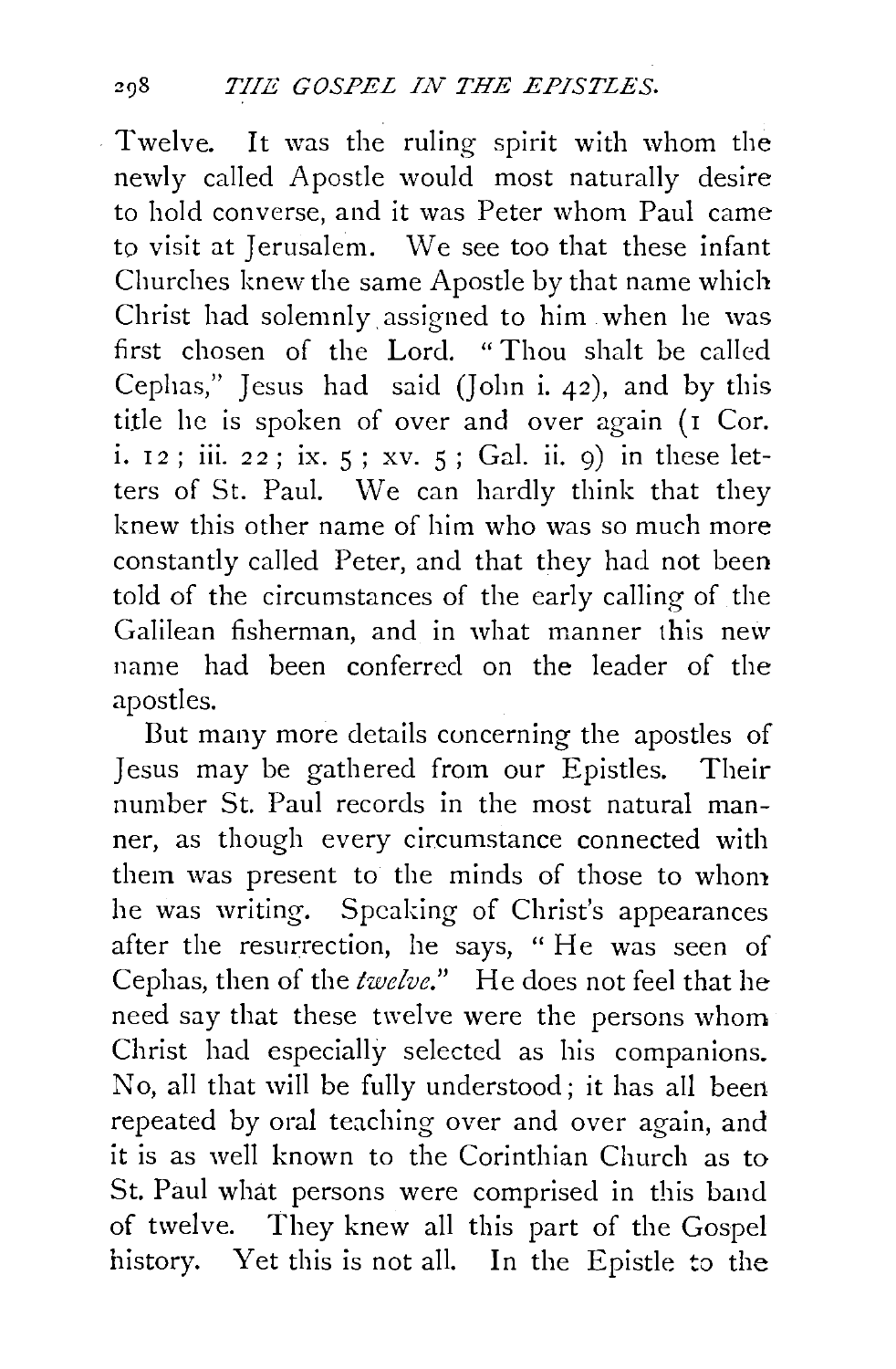Galatians (Chap. ii. 9) we have a more complete piece of evidence on the same point. St. Paul is. speaking of the condition of the Christian Church at Jerusalem at the time when he paid his first visit to the brethren, and he mentions incidentally that "James, Cephas, and John seemed to be pillars." He says no more, but seems to take it for granted that all these particulars needed no explanation for the Galatian Christians. They had heard the whole history, and all the Apostle has to do is to appeal thereto. But the picture which these few words set before us is exactly that which every one of the Evangelists has drawn without directly pointing out that these three men were the pillars of the Church in Jerusalem. The undesigned coincidence which is found here is of sufficient importance to ask for a somewhat longer notice. When Christ began to gather round Him a band of disciples from whom his apostles were hereafter to be chosen, we read that Peter, Andrew, James, and John were the four who were first called; and, though in somewhat varied order, these four names stand at the head of all the lists of the apostles which are given in the New Testament. It appears from St. John's Gospel (Chap. i. 40, 41) that, of the sons of Jonas, Andrew was the first called, and he afterwards invited his brother Peter to come and hear the new-found teacher, whom the Baptist had just pointed out. Dut as the histories proceed Andrew becomes less and less prominent: though no notice is taken of the circumstance by any of the Evangelists, the fact alone makes itself felt. We see that although he had been prompt **in** his testimony to Jesus, and had said at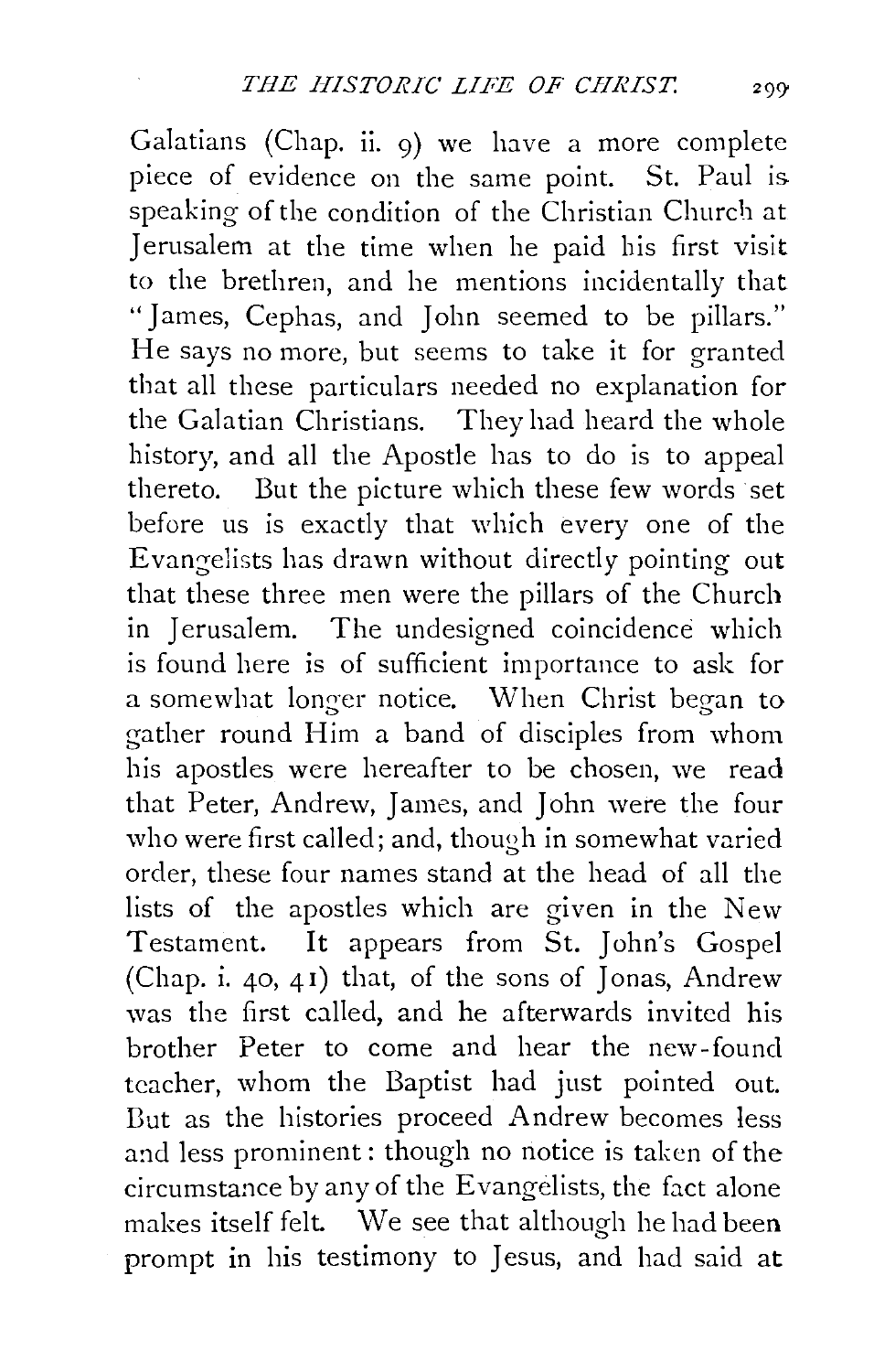first, "We have found the Messias," yet for some reason unassigned he falls into the background, and when the Lord has need to choose disciples who should be with Him so as to be his special witnesses to the world concerning his Divine glory, his mighty works, or painful sufferings, as at the Transfiguration, the raising of the daughter of Jairus, and in the agony of Gethsemane, the three persons selected are always Peter, James, and John; and when the last mention of the names of the apostles is made (Acts i. 13), the order of their names has become Peter, John, James, and Andrew. When, therefore, St. Paul calls James, Cephas, and John the pillars of the Church, he is recording that which the Gospels shew us—though without design, throughout the whole of their story -was growing to be the condition of the Christian society in Jerusalem; and when he feels that so brief an enumeration of the names and position of these men would be intelligible to his converts in Galatia, we are convinced that he knows they have been thoroughly instructed in the history of the newly founded Church, and need no further explanation : and thus a slight touch like this is more effective than more elaborate narrative could be in proving to us how faithfuily and completely the story which is contained in the Gospels had been set forth by the missionaries to the Churches of Galatia.

There is yet one more allusion in these Epistles connected with the history of the Twelve which we . must notice here. When St. Paul is giving to the Corinthians (r Cor. xi. 23) an account of the institution of the Lord's Supper, he says, ''The Lord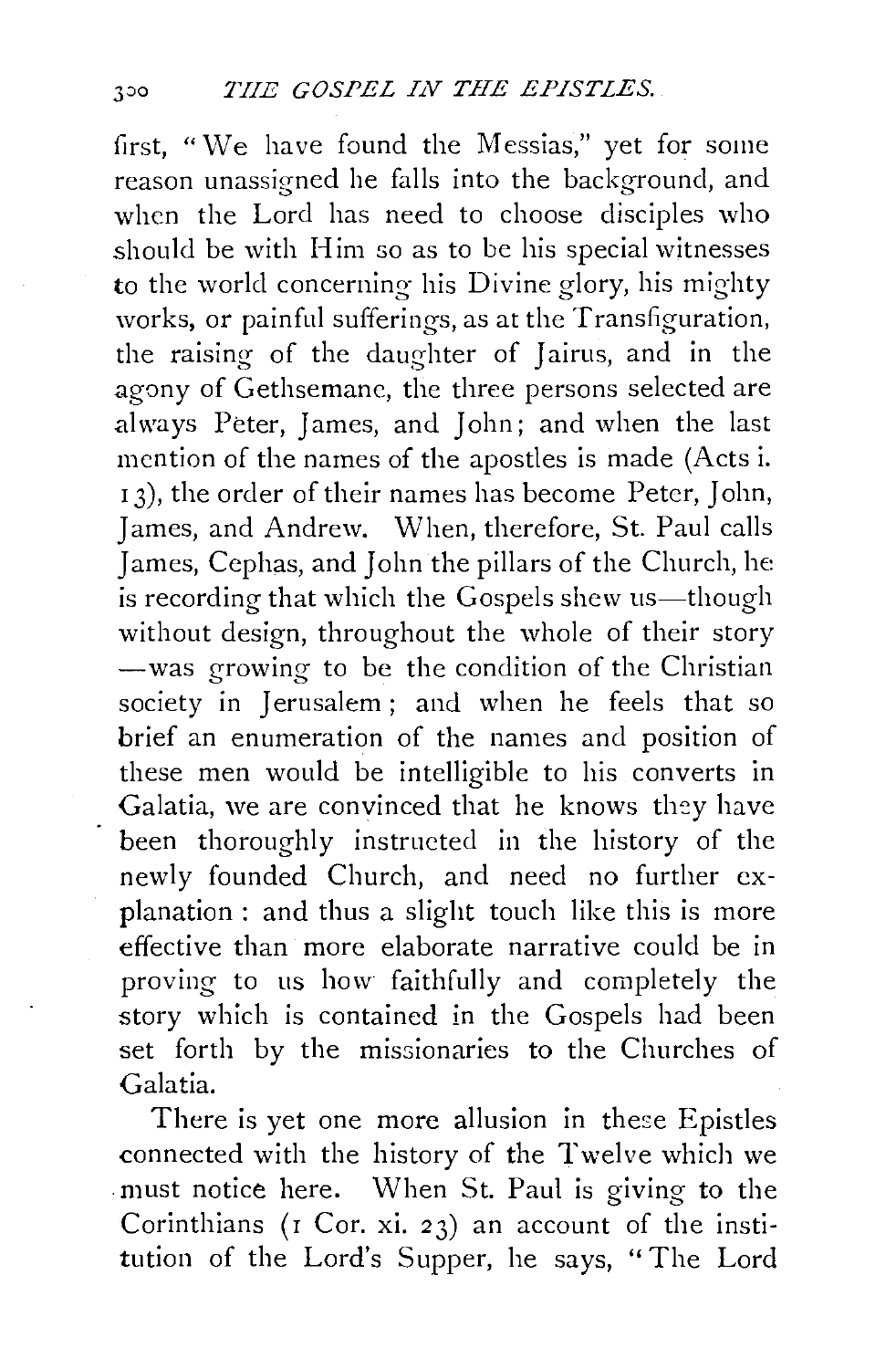Jesus the same night in which he was betrayed took bread." We see as soon as we read these words. how large an acquaintance they presuppose with the history which we have in the Gospels. That the Lord's Supper was instituted at night; that Christ's death was brought about by an act which deserved the name of a betrayal. How many questions arise at once on only these two points. Where was the act perpetrated ? Who was the guilty person ? Why did his act deserve this awful title ? What had been his previous history? All these and many like inquiries had. been fully satisfied for the Corinthians ere it became possible for St. Paul to write to them simply, "Jesus in the same night in which he was betrayed took bread." They had an acquaintance with the facts of Christ's life which only years of familiarity could produce. They had heard the substance of the Gospel story a long while before St. Paul sent them this his first Epistle. They had, it may be, no written Gospel; but the deeds and words and surroundings of Jesus were deeply impressed on their memories and in their hearts.

When we turn to the Nicene Creed we find that this first article on the divinity and humanity of Jesus Christ is expanded by clauses which state that Jesus was very God of very God, begotten of the Father before all worlds, that He was of one substance with the Father, and by Him all things were made. We know from the Gospels how these points of doctrine are set forth ; how Christ testifies of Himself, "I and my Father are one" (John x. 30); how He speaks of "the glory, which he had with God, before the world began" (John xvii.  $\varsigma$ ); and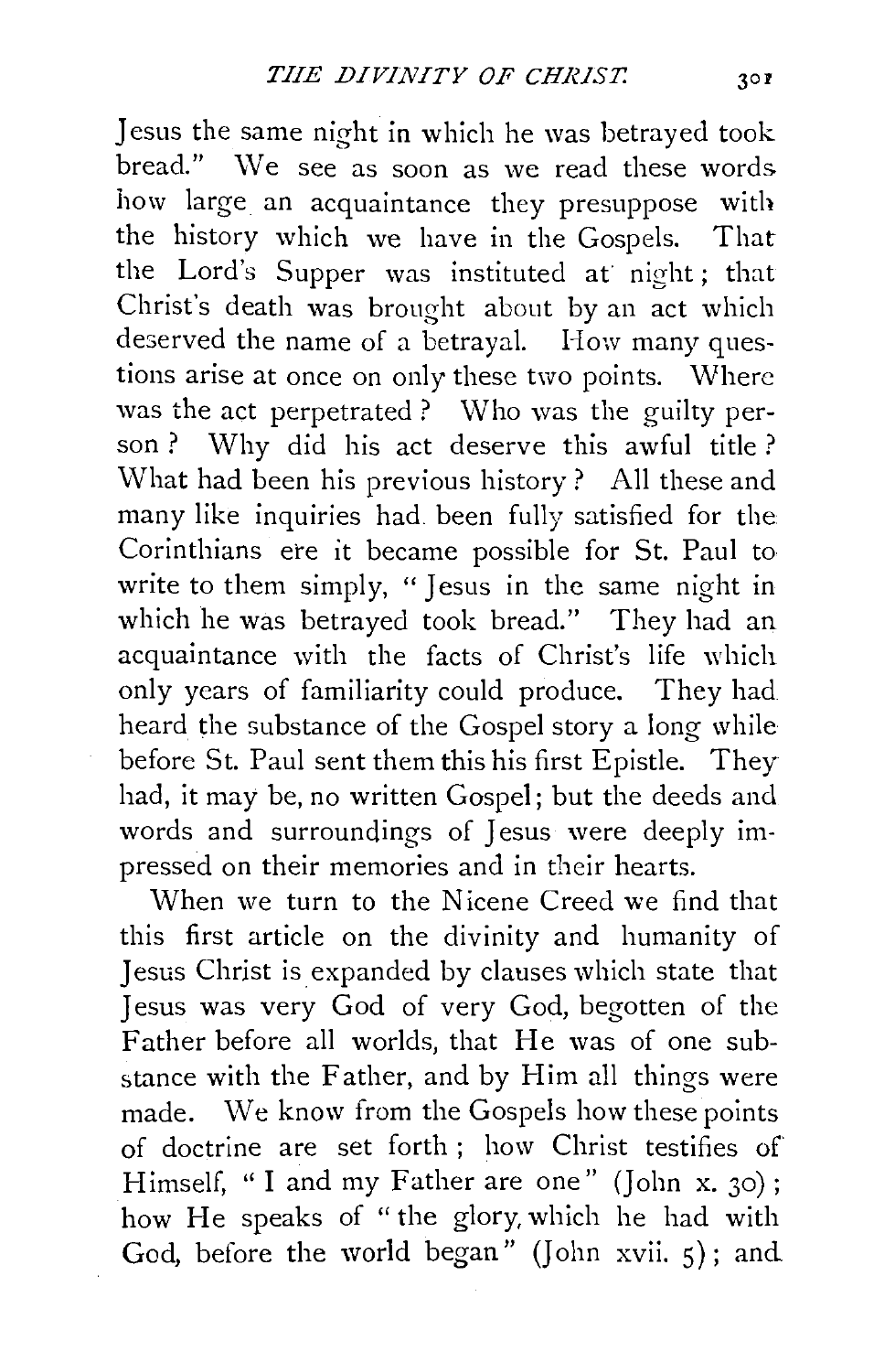how St. John tells us of the "Word which was in the beginning with God, and that all things were made by him, and without him was not anything made that was made" (John i.  $I-3$ ). But more than a quarter of a century before St. John's Gospel appeared, from which all these passages are taken, this teaching, which many persons have called a later development of Christian doctrine, was familiar at Rome, at Corinth, and in the Churches of Galatia. To the Romans (Chap. viii. 32) the Apostle writes that it was "God who spared not *his own Son*, but delivered him up for us all;" and having made this wondrous sacrifice for our redemption, "will he not with him also freely give us all things ?" And to the Corinthians (2 Cor. v. 19). he testifies in language .closely akin to that of St. John in the Gospel, *"God was in Christ* reconciling the world unto himself." Of whom, too, but a Divine person could words like these  $(I \text{Cor. viii. } I2)$  be used ? "When ye sin against the brethren and wound their consciences, ve *sin against Christ.*" Through the whole of the New Testament sin is an offence against God, sin is the transgression of his law; so that there could be no doubt in the minds of the Corinthians about St. Paul's meaning when he thus wrote: it was Christ the God, as well as the man, of whom he was telling them. And to shew how thoroughly the preexistence of Christ before his birth of the Virgin was understood in these earliest days of the Church, we . need but to refer to the way in which He is spoken of as the " Rock which was with the Israelites in the wilderness" ( $I$  Cor. x. 4); and in the same Chapter *(Verse* 9) how the temptation offered to God in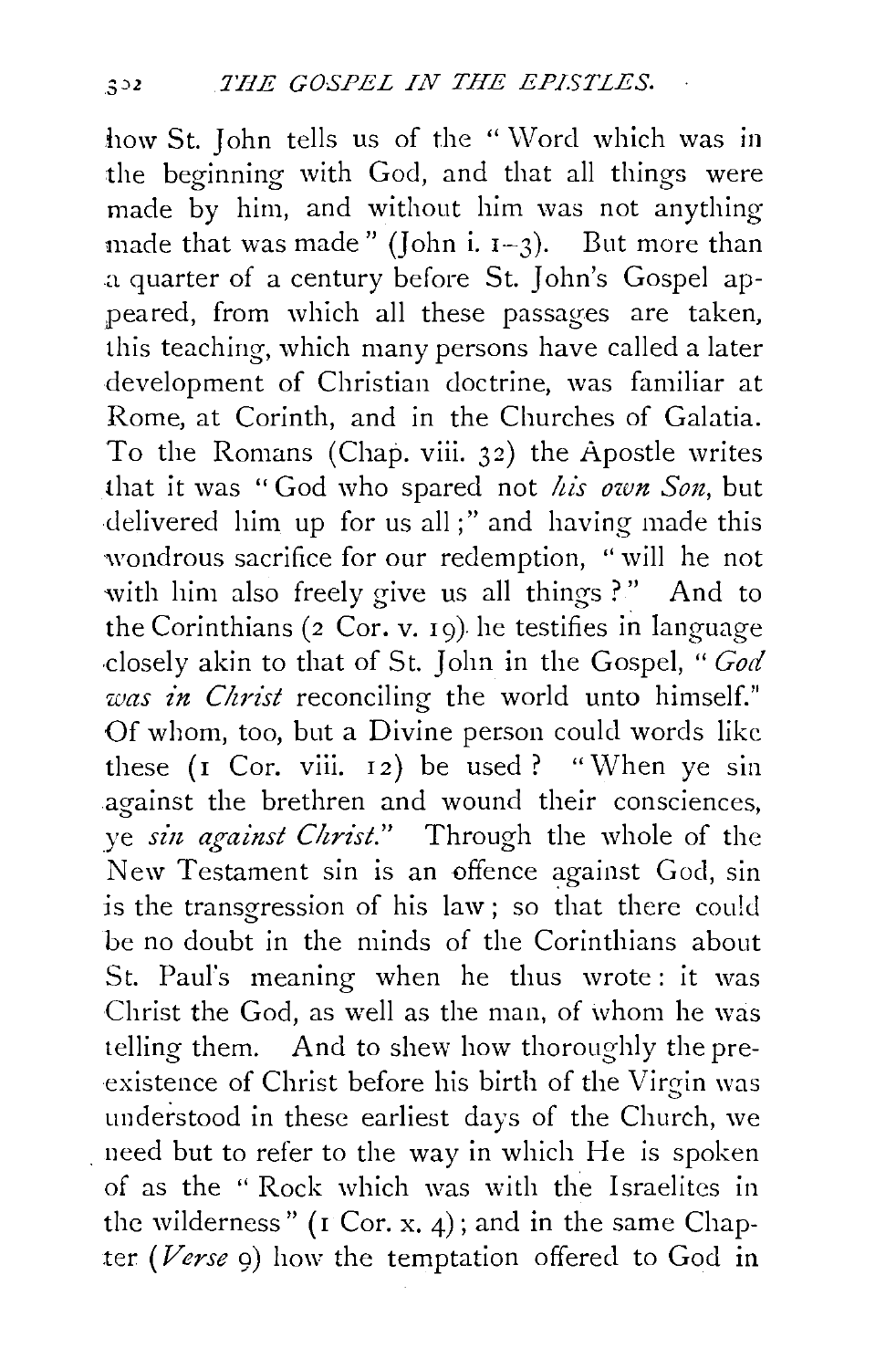the desert is declared by the Apostle to have been offered to Christ.<sup>'</sup> " Neither let us tempt *Christ*, as some of them also tempted, and were destroyed of serpents." Hardly in any way that we can conceive could the divinity of Christ, and his unity and consubstantiality with the Father, be more emphatically set forth than in words like these. Jesus is likewise called (once more in language which cannot fail to remind us of St. John's Gospel) " the image of God," that whereby God is manifested to the world. These are the Apostle's words  $(2 \text{ Cor. iv. } 4-6)$ , "The god of this world" (a phrase much akin to that familiar " prince of this world" so frequent in the Gospels) •• hath blinded the minds of them that believe not, lest the light of the glorious gospel of *Christ who is the image of God* should shine unto them. . . . For God, who commanded the light to shine out of darkness, hath shined into our hearts, to give the *light of the lmozoled,:;e of the g !ory of God in the face of Jesus Christ.*" Was St. John giving anything but a repetition of this teaching when he spake more than a quarter of a century after (Chap. i.  $4-14$ ) of Christ and said, " In him was life, and the life was *the light of men;* and the light shineth in darkness, and the darkness comprehended it not. . . . That *was the* true light which lighteth every man that cometh into the world. The Word was made flesh and dwelt among us, and we beheld *his glory*, the glory as of the only begotten of the Father" ? And of the creation of all things by Jesus Christ, those to whom St. Paul wrote could be in no doubt. To the Corinthians he speaks ( $\bar{I}$  Cor. viii. 6) of "Jesus Christ, by whom are all things, and we by him;" and to the